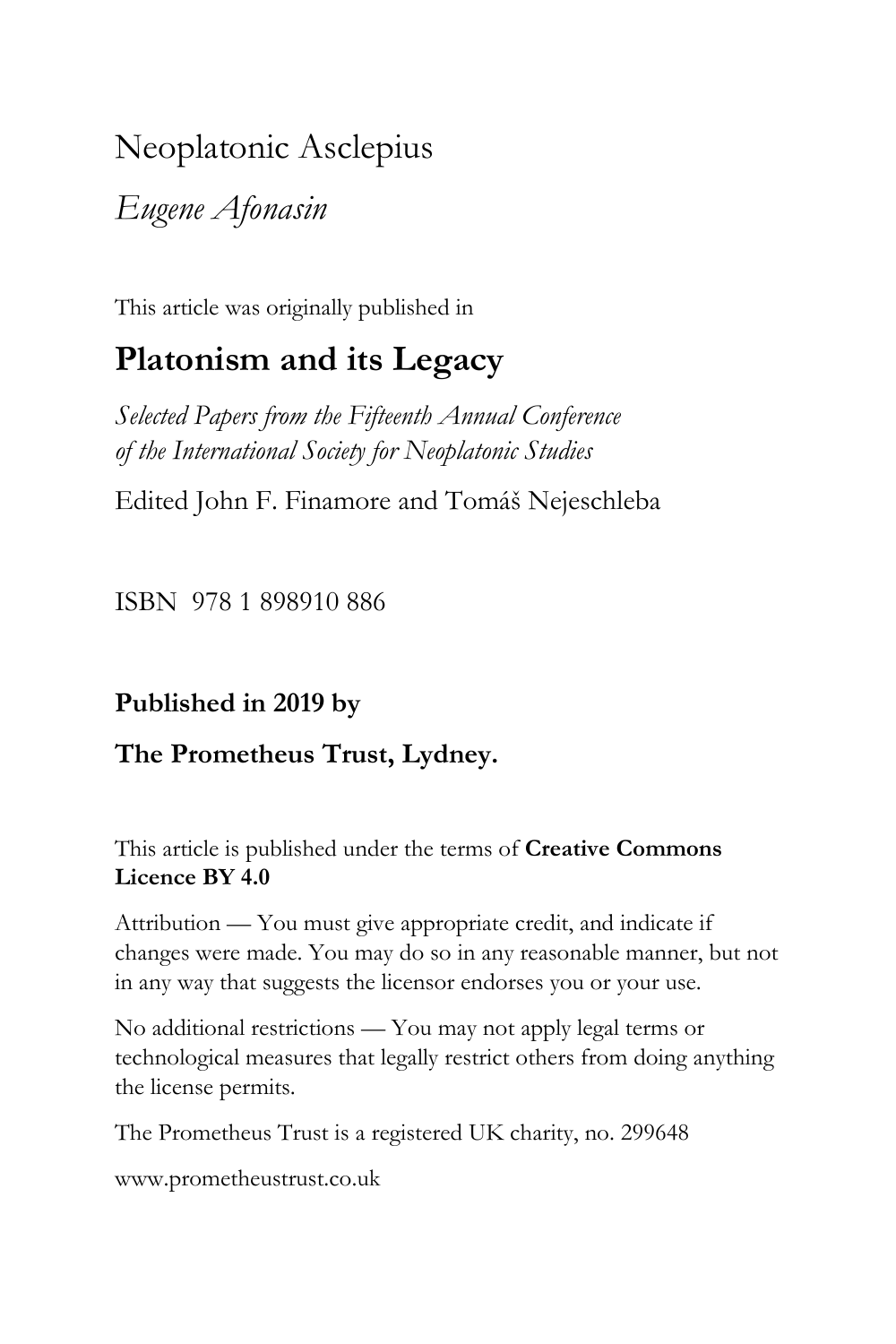### Neoplatonic Asclepius

Eugene Afonasin

*Phoebus gave to the mortals Asclepius and Plato, the one to save their bodies, the other to save their souls.*[1](#page-1-0)

I

 Asclepius is a relative newcomer to the Greek pantheon. In the time of Homer, it was Paeon, not Asclepius, who cured the wounds of the Olympic gods, while the mortals relied on the skills of Machaon, the son of Asclepius, and other healer heroes (Homer, *Iliad* 5.401 and 899; 11.518, etc.). This obvious fact allowed Theodoretus (*Grac. aff. cur*. 8.23) to argue that Asclepius was introduced as a god of medicine much later. Quite to the contrary, Pausanias (2.26.10) took it for granted that Asclepius was not a historical figure at all, being a deity already from the time of Homer, while Galen (*Protrepticus* 9.22) preferred to suspend judgment on the issue. The majority of ancient writers, however, accepted the humanity of Asclepius and appreciated his difficult path towards deification (cf., for instance, Xenophon, *Cynegeticus* 1.6). He is an uncontested founder of rational medicine, the first to "cultivate this science as yet rude and vulgar" (Celsus, *De medicina*, proem. [2](#page-1-1), T 244 Edelstein<sup>2</sup>). On the other hand, he is a healing deity, indeed the most famous one:

Apuleius, *De deo Socratis* 15.153

Naturally of daemons they deem gods only those who, having guided the chariot of their lives (*curriculo vitae gubernato*) wisely and justly, and having been endowed afterward by men as divinities with shrines and religious ceremonies, are commonly worshipped as Amphiaraus in Beothia, Mopsus in Africa, Osiris in Egypt, one in one part of the world and another in another part, Asclepius everywhere (*Aesculapius ubique*). (T 254 Edelstein)

<span id="page-1-0"></span><sup>1</sup> Olympiodorus, *Vita Platonis* 4.39 (tr. Edelstein); cf. Diogenes Laert. 3.45.

<span id="page-1-1"></span><sup>&</sup>lt;sup>2</sup> A classical collection of literary and archaeological evidences about the cult of Asclepius is, doubtlessly, the one published by Emma and Ludwig Edelstein (1945). I utilize their translation, unless otherwise noted.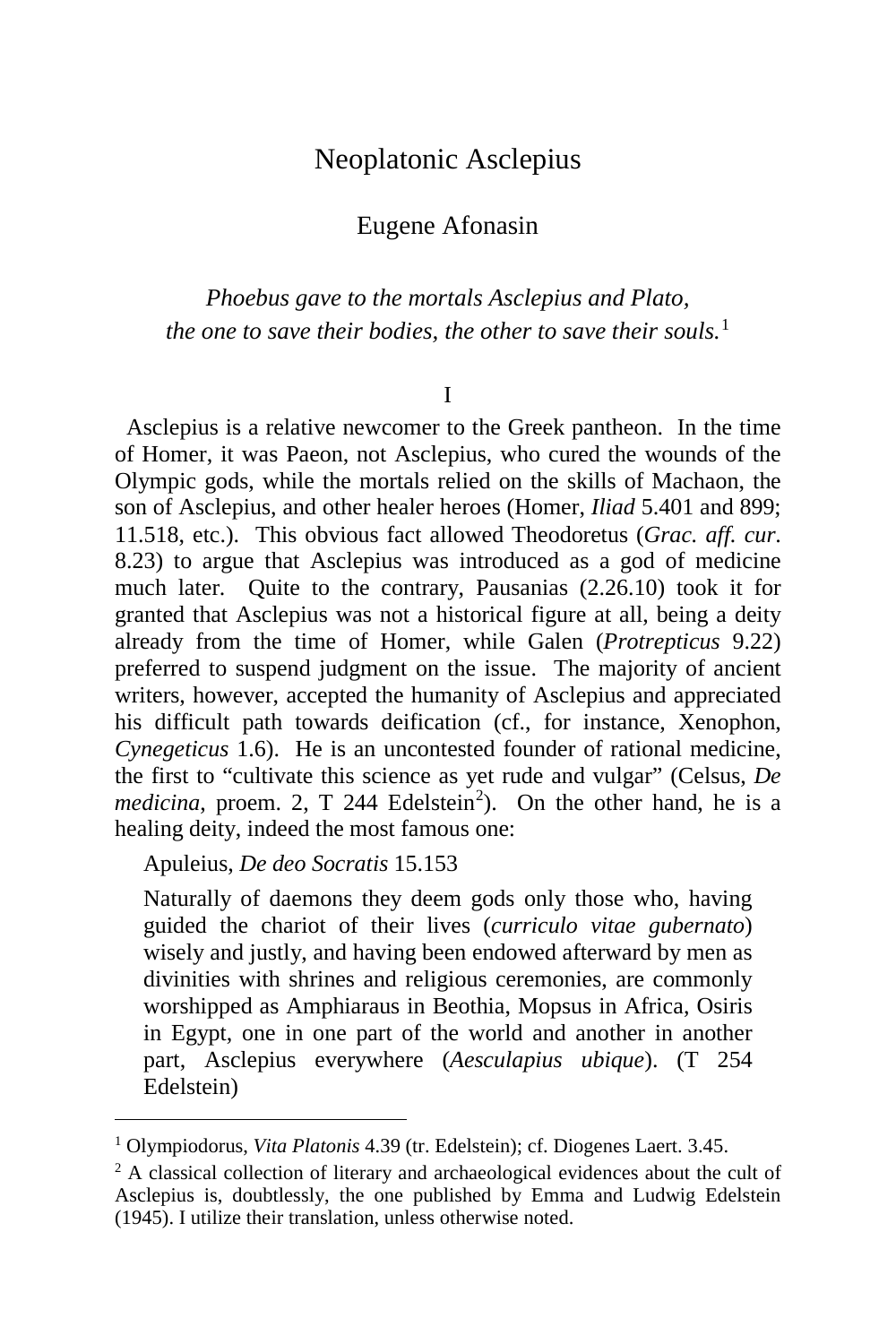We observe that the figure of Asclepius had firmly established itself in the context of Greek religion at least starting from the Hellenistic times, and was given a distinct theological interpretation in Middle Platonic philosophy. This process deserves a separate study. In this paper, I would like to look at the last stage of this long development in order to trace the paths Asclepius traveled within the exceedingly sophisticated religion of the Last Hellenes. The place of the god of medicine within the universal divine order and his relationship with other divinities and powers, which inhabit the intelligible cosmos, are comprehensively described by Proclus. He adds a further theological twist to the traditional story:

Proclus, *In Tim* I 49A

…[as in mantics], so, too, in the medical art the Paeonian power itself must be assigned to the gods, while the function of serving and helping belongs to the demigods … for just as there are many divinities associated with Eros, so, too, many are associated with Asclepius, some taking their place behind the god, others in front of him. But to mortals must be assigned the medical art resulting from theory and experience by means of which some master the divine art of healing to a greater, others to a lesser, degree. (T 312 Edelstein)

The Paeonian power, penetrating the whole world, pours in great abundance on the lower levels of being, having finally materialized in the form of vital healing crafts.

Gods rule the universe as a whole. The demigods and heroes, who follow their lead, do some sort of 'mechanical' work and indissolubly bind everything in the world with a continuous "chain" (Iamblichus, *De mysteriis* 1.5.15–17; 17.8 ff.). They are followed by the purest souls (ἄχραντοι, Iamblichus, *De anima* fr. 27 Dillon–Finamore) – the ones who came to the world willingly in order to help people. This was the fate of Asclepius, who was born to Apollo by the mortal woman Coronis<sup>[3](#page-2-0)</sup>. He devoted his life to practicing the art of medicine, and was killed by Zeus, who's wrath was provoked, as they say, by the physician's attempts to fool death and heal incurable illnesses. Subsequently, he was revived as a god (*in deum surgat*; Minucius Felix, *Octavius* 23.7), but willingly "returned from the underworld

<span id="page-2-0"></span>i, <sup>3</sup> Apollodorus 3.10.3; Pindar, *Pyth*. 3.25; Ovid, *Met*. 2.543; Pausanias 2.11 and 26, etc.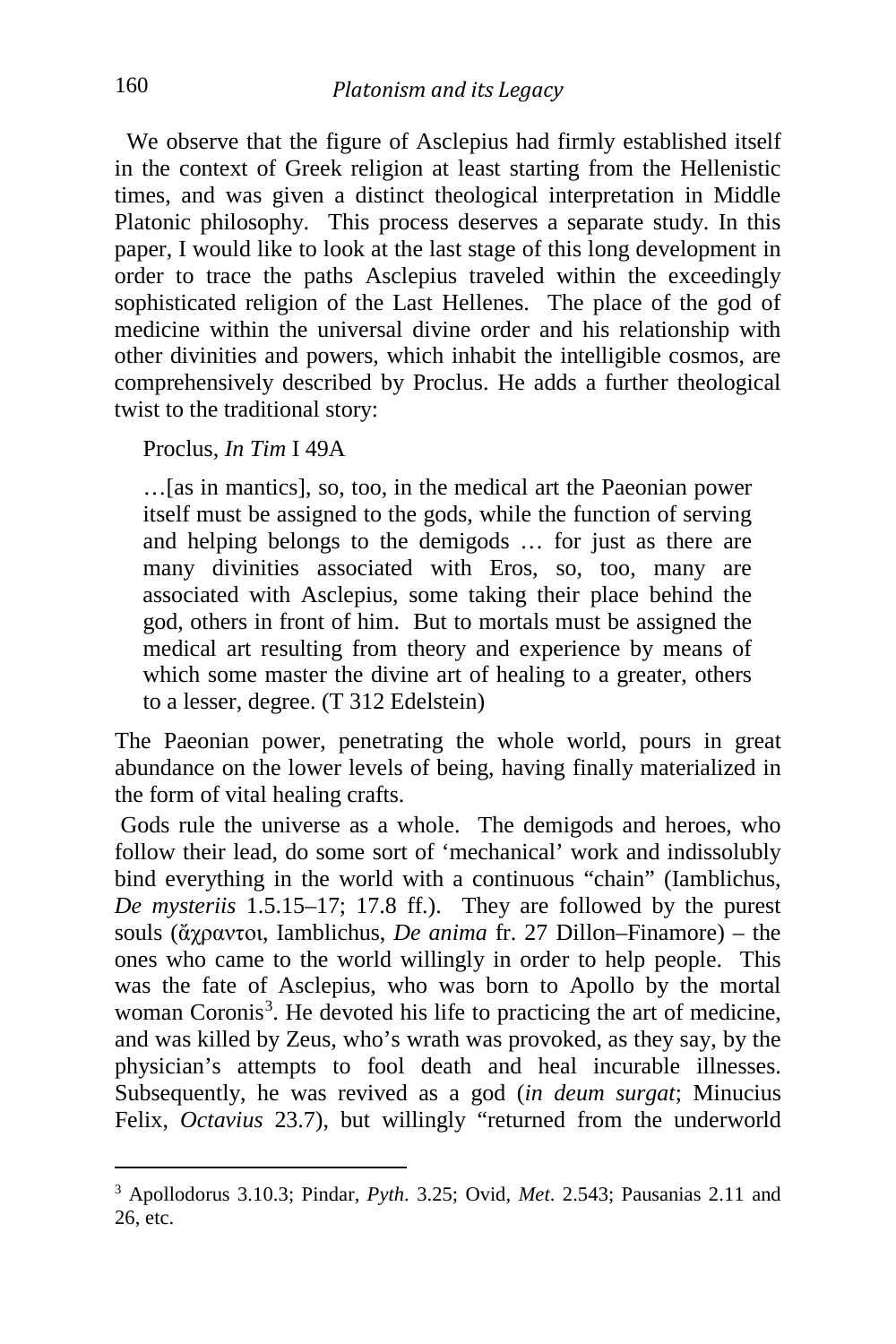with the permission of the Parcae" (Hyginus, *Fabulae* 251.2) to help people.[4](#page-3-0)

 The emperor Julian had developed a similar scheme and perceived the providential sense of these events as follows:

Julianus, *Contra Galilaeos* 200 А–В

I had almost forgotten the greatest of the gifts of the Sun (Helius) and Zeus… I mean to say that Zeus engendered Asclepius from himself among the intelligible (νοητοῖς) gods, and through the life of generative Sun (Helius) he revealed him to the earth. Asclepius, having made his visitation to earth from the sky, appeared at Epidaurus singly, in the shape of man; but afterwards he multiplied himself; and by his visitation stretched out over the whole earth his saving right hand. He came to Pergamum, to Ionia, to Tarentum afterwards; and later he came to Rome. And he travelled to Kos, and thence to Aegae. Next he is present everywhere on land and sea. He visits no one of us separately, and yet he raises up souls that are sinful and bodies that are sick. (T 307 Edelstein)

 Asclepius extended the divine powers he received from the highest deities to people. Sufferers from the entire ancient world flocked to famous centers of healing such as the shrines in Epidaurus, Kos, Pergamum, Lebena, somewhat later Athens and Rome, asking the god for assistance. They received divine orders in dreams, esp. in the process of incubation in the temples, and all this was given to them *gratis*, as a gift (Julianus, *Epist*. 78, T 419В Edelstein).

Handing down some of his powers to his assistants,  $5$  the "Neoplatonic" Asclepius keeps his status of a solar deity and ascends

<span id="page-3-0"></span><sup>4</sup> On Asclepius' deification see, particularly, T 232–336 Edelstein. The list of deified heroes is reproduced with occasional variants by numerous Greek and Latin authors and usually contains the names of Heracles, Dionysus, Asclepius, Dioscuri as well as the Latin Liber and Quirinus (Cicero, *De leg*. 2.8.19; Porphyry, *To Marcella* 7; Galen, *Prot*. 9.22, etc.).

<span id="page-3-1"></span><sup>5</sup> According to Damascius (*Dubitationes et Solutiones* 245), "though inferior to Asclepius, Telesphorus, because he supplies the missing element which is not previously present in the Paeonian wholeness of Asclepius, is invoked in addition to Asclepius, and Telesphorus perfects the health of one who admits him properly (συμμέτρως)." (T 313 Edelstein; cp. Marinus, *Vita Procli* 7). In the same manner Asclepius' wife Epione and his children, such as Hygieia, Panakeia, Iaso, Aceso, Aglaea, Podaleirios, Machaon and others assist him, thus locally contributing to his divine completeness.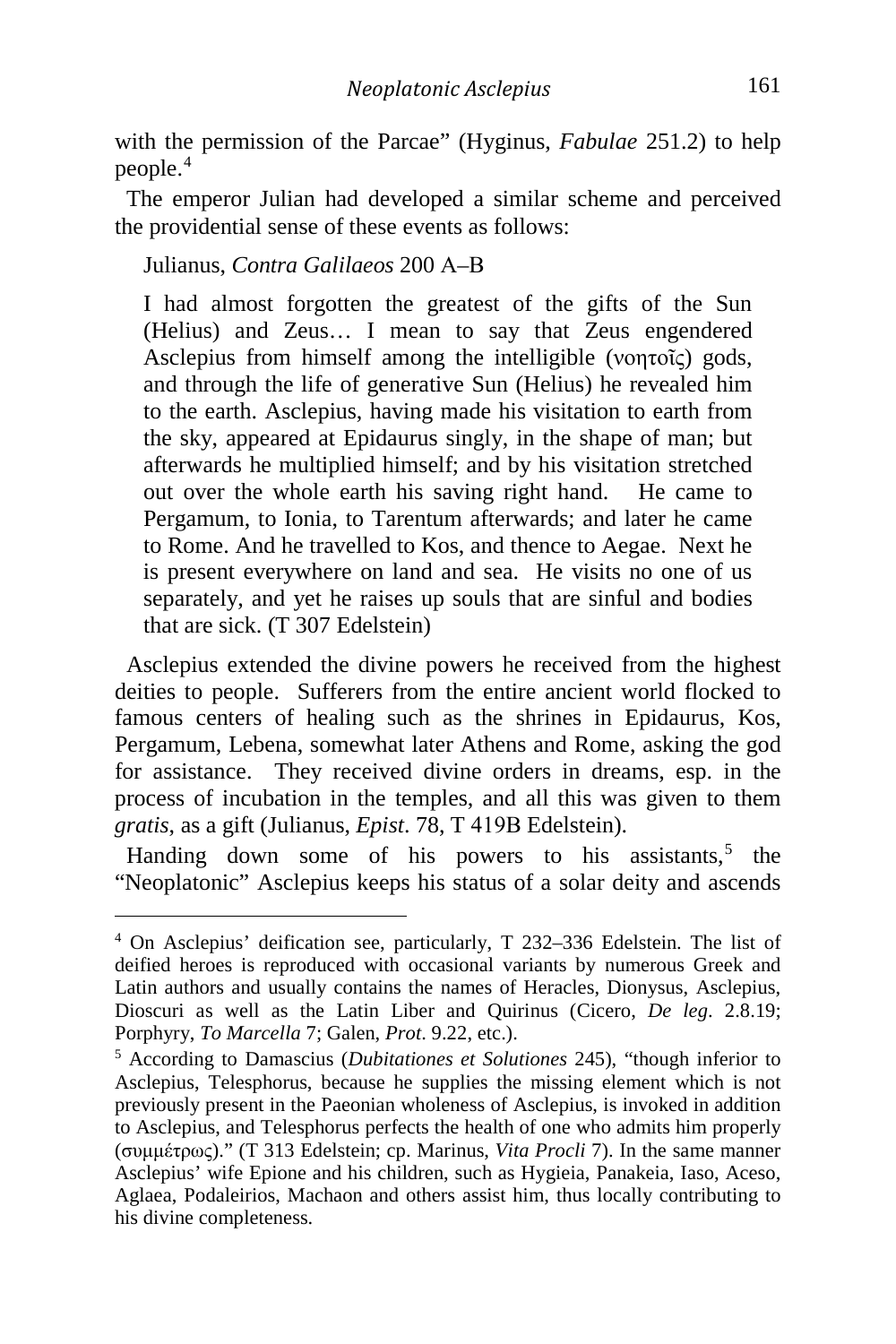to a still higher level of the "Paeonian" hierarchy.<sup>[6](#page-4-0)</sup> Interpreting Plato (*Symposium* 186d), who says that a good physician, following the example of the patron of medicine, knows "how to make the most hostile elements in the body friendly and amiable towards each other," Aelius Aristides is sure that Asclepius "guides and rules the universe," and that he is "the savior of the whole and the guardian of the immortals, or if you wish to put it in the words of a tragic poet, 'the steerer of government' (ἔφορος οἰάκων), he who saves that which always exists and that which is in the state of becoming" (*Oratio* 42.4; T 303 Edelstein). In another place (*Oratio* 50.56) he explicitly identifies him with the Platonic world soul (*Timaeus* 34b).

 Macrobius says that Asclepius is the 'power of health' which comes from the solar essence; while Health (Salus=Hygieia) is essentially responsible for a lunar influence: "For this reason, therefore, images of serpents are attached to the statues of these gods, because they symbolize that human bodies, shedding the skin of infirmity, as it were, return to their original vigor, just as serpents grow young again

j

<span id="page-4-0"></span><sup>6</sup> According to Julian, "since the Sun (Helius) fills the whole of our life with fair order, he begets Asclepius in the world, though he has him by his side even before the beginning of the world… The Sun (Helius) took thought for the health and safety of all begetting Asclepius to be the savior of the whole world…" (Julianus, *In Helium Regem* 144B and 153В, T 305–306 Edelstein). Similarly Sallustius the Neoplatonist says that "Gods contain the world in themselves in a primarily (πρώτως) sense, while the rest of divinities are considered to be contained in them, as Dionysus in Zeus, Asclepius in Apollo, and Graces in Aphrodite» (*On Gods* 6). According to Iamblichus, Asclepius emanated from Apollo (*In Tim*. fr. 19 Dillon; the text is quoted below); cf. also descending procession of Zeus, Hera, Poseidon and Hades in Iamblichus, *In Tim*. fr. 78 Dillon. In the same way, Proclus, following his teacher Syrianus, speaks about a multiplication of Apollo (*In Rep*. 147.6 ff.), three manifestation of Zeus (*Platonic Theology* I.lxv–lxvii praep.) and, on their levels of being, about a multiplication of Asclepius and other secondary divinities: "Or whence have the Asclepii and the Dionysii and the Dioscuri received their names? Just as in the case of the heavenly deities, then, so we must proceed in the case of those who are concerned with generation, that is, we must investigate in regard to each of them the number of messengers, demigods, heroes attached to them…" (Proclus, *In Tim*. V 290C, T 311 Edelstein). See as well his *In Crat*. 81, where it is said that Dionysii, Asclepii and also Hermes and Heracles arrived in specific countries in order to benefit them. It is clear that speaking about a descending of gods on the subsequent levels of being the Neoplatonsts (at least Iamblichus and Proclus) do not speak about an actual "visitation" of gods, as it is natural for unsophisticated religion. Rather, they mean an advent of pure spirits, demigods and heroes, who serve as messengers of the gods. For details, see Finamore (1999).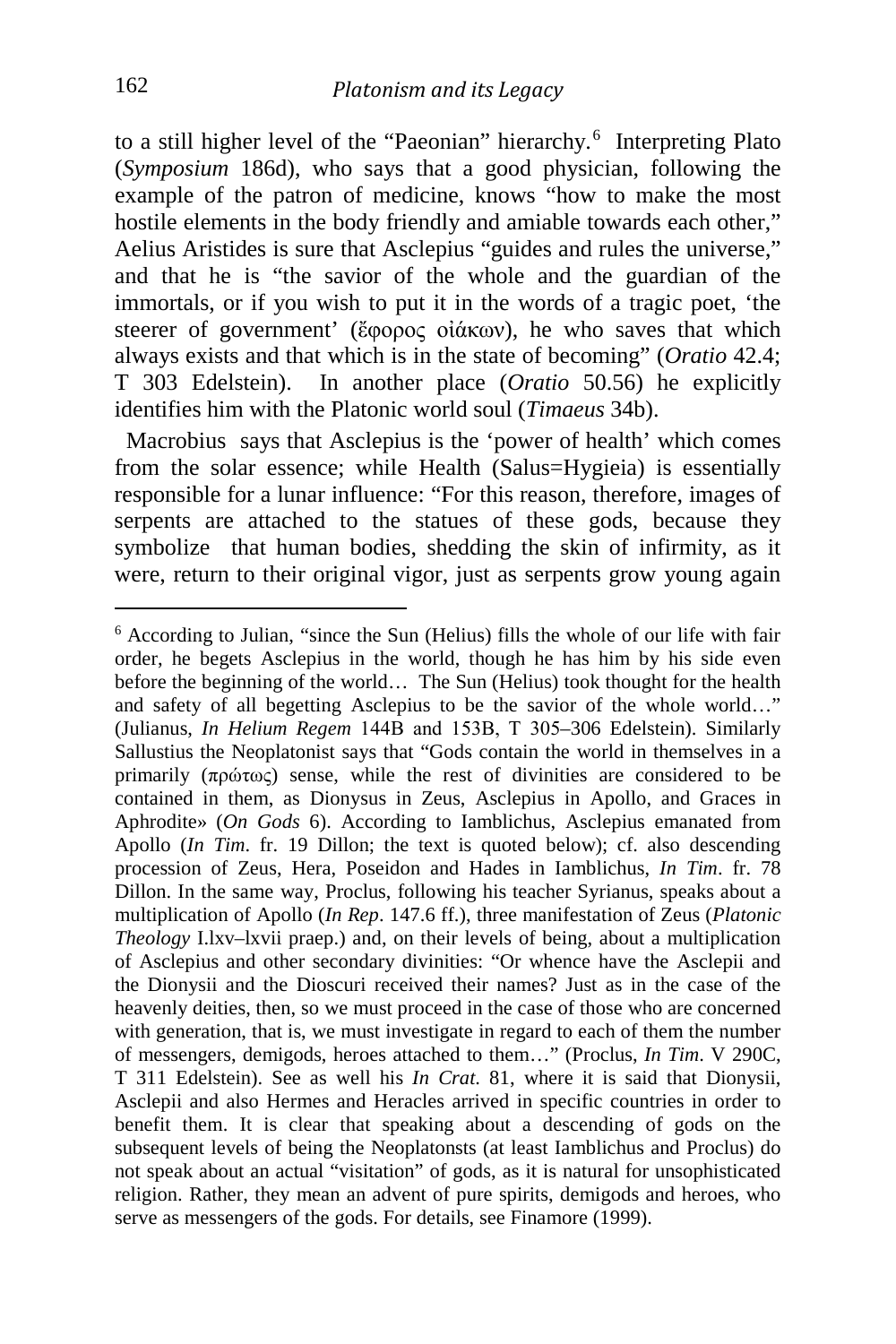every year by shedding the skin of old age" (*Saturnalia* 1.20.1–4; T 301 Edelstein). Therefore, concludes Macrobius, Asclepius is Apollo, "not only because he is supposed to have originated from him, but because the power of divination is also attributed to him" (ibid.).

 Criticizing Porphyry, who, contrary to the common opinion, identifies Asclepius with Lunar Mind and Apollo with Solar Mind and ascribes the art of healing to Athena (also a Lunar deity), Proclus, after Iamblichus and in the context of interpreting of the Atlantis myth (*Timaeus* 49cd), restores the traditional scheme: the demiurgic role of the world soul is returned to Athena, Apollo rules the Sun in the capacity of its Mind, while Asclepius descends from him:

Proclus, *In Tim*. I 49C (=Iamblichus, *In Tim*. fr. 19 Dillon; T 304 Edelstein)

Porphyry says plausibly that medicine also comes from Athena, because Asclepius is Lunar Mind, even as Apollo is Solar Mind. But the divine Iamblichus attacks these (identifications)… since Asclepius also is to be located in the Sun and proceeds from him all about the realm of creation in order that, even as the Heaven, so the sphere of Becoming, may be held together by this divinity in accordance with a secondary participation (μετοχήν), being filled from it with symmetry and good temperament (εὐκρασία). (tr. Dillon)

Proclus repeatedly affirms that, out of the cosmic forces, Asclepius is mostly responsible for the preservation of a natural balance. He does not allow the world to "grow old and get ill" (*Timaeus* 33а), and its elements to "slacken indissoluble bonds" (Proclus, *In Rep*. I 69.7). He cures everything that has, for whatever reason, temporarily lost its natural condition (*In Tim*. III 159е; 63.29–64.2). Still, this type of health (according to the 'theologians', that is to say the Orphics) is secondary in relation to the primarily "demiurgic" health, present from the beginning of the world and associated with the goddess of persuasion, Peitho [Aphrodite] and Eros. Any disproportion and the lack of balance (say, an excess or a deficiency of the humors in an organism) leads to degradation. Ageing is the result of the weakening of our nature, developed in the process of its struggle with hostile external conditions. This is what Plato says in the dialogue (*Timaeus* 81d). Apparently, according to Proclus, this presupposes that the Demiurge possesses an unceasing source of the Paeonian power, which helps him to keep the world in good shape (ibid.  $63.10-17$ ), and the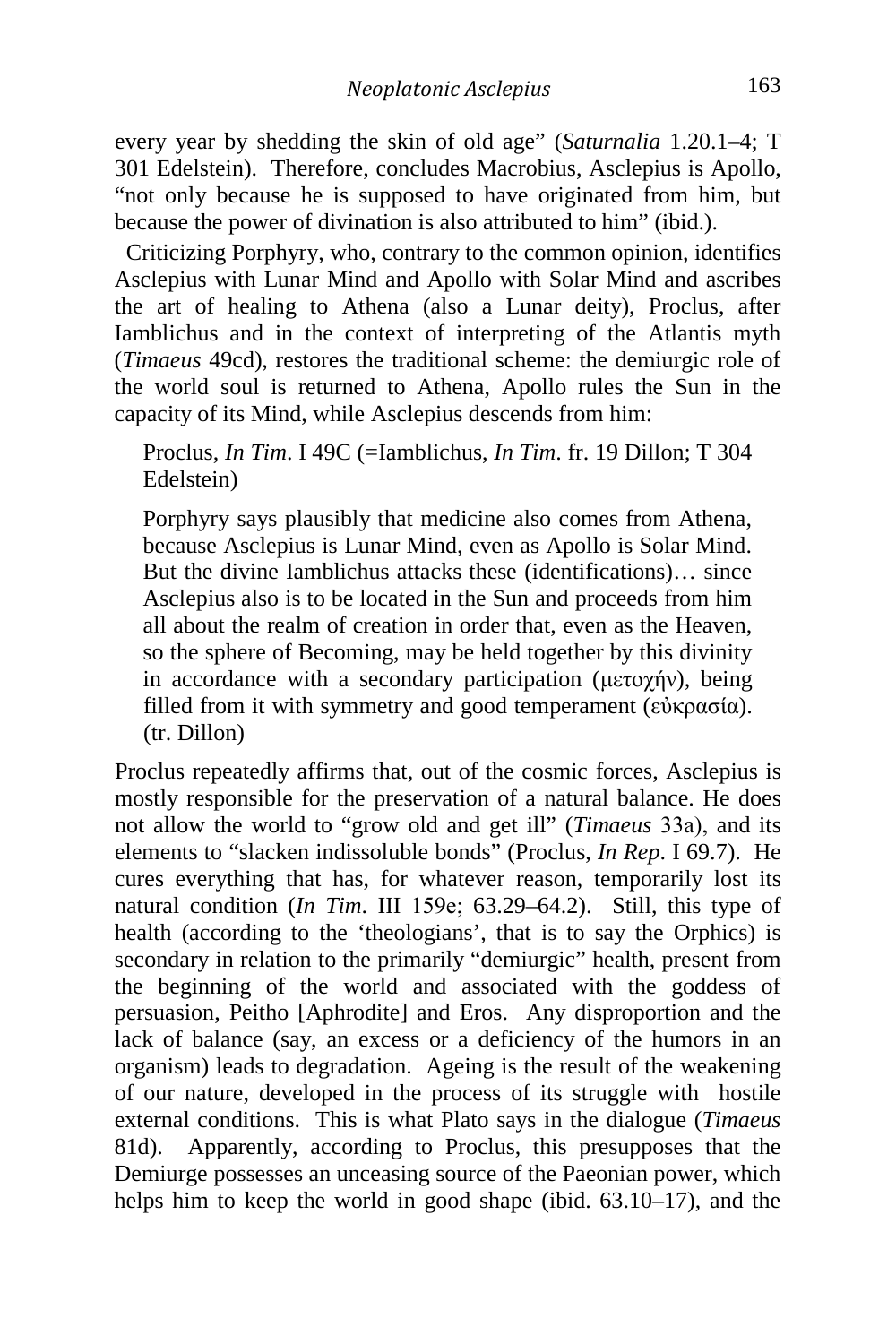durability of the world, provided by the Demiurge, depends on two kinds of health – "creative" and "restorative". On the one hand, the Demiurge supports "indissoluble bonds" which preserve the integrity of the world; on the other hand, he constantly supplies resources for their renovation ("since their powers are limited"). In the commented passage (*Timaeus* 33а) Plato speaks of the first kind of health, sustained by the Demiurge's providential care about the world. The second kind is illustrated by the image drawn in *Politicus* 273е, where the "divine skipper" takes in his hands the rudder of the world and saves the gradually degrading cosmos from sinking into the abyss of "primordial disorder" (ibid. 63.19–27). This second kind of health is Asclepiadic, although Demiurge is the source of both this and the highest demiurgic health (ibid. 64.6–10).<sup>[7](#page-6-0)</sup>

 On the practical level, it will not be an exaggeration to say that Proclus surpassed all the Neoplatonic philosophers in his devotion to the cult of Asclepius. Although the greatest scholarch of the Academy had intimate relations with many gods, $8$  Asclepius seemed to assist our philosopher throughout his whole life: the young Proclus miraculously recovered when the son of Asclepius, Telesphorus, appeared to him in a dream; at a more advanced age the patron of medicine ("who came from Epidaurus") saved him again, this time from arthritis; and it was

<span id="page-6-0"></span><sup>7</sup> "… wherefore the theologians ascribe to Asclepius the one kind of health, namely that which results from the whole process of healing whatever is contrary to nature, checking whatever is contrary to nature either always or at times; the other kind of health they assume to have been created before Asclepius and to be coexistent with the creation of things; this health they derive from Peitho and Eros because everything comes from reason and necessity… The Demiurge, as it is clear from this, is the source of health, of the Asclepiadic as well as of the Demiurgic" (Proclus, *In Tim*. III 158E, T 314 Edelstein). See also a new commented translation of this passage by D. Baltzly (2007): 119.

<span id="page-6-1"></span><sup>8</sup> According to Marinus (*Vita Procli* 16), the young Proclus, just arrived from Alexandria to Athens, surprised his future teacher Syrianus by his devotion to the cult of Selene. Actually, as John Dillon convincingly shows, his prayer to the moon-goddess went far beyond the traditional religious observance, since the Moon for the Neoplatonists represented the celestial level of the highest female principle of the Chaldean theology, Hecate. Besides, "if one turns to the Emperor Julian's *Hymn to the Mother of the Gods*, one finds another deity also, Cybele, the Mother of the Gods, identified as the highest member of the chain of which the Moon is the lowest (*Oratio* 5.166 AB)… So when the Neoplatonic philosophers saluted the moon, they were in fact doing reverence to the whole chain of generative female principles descending from Hecate or Cybele" (Dillon 2007, 118–119).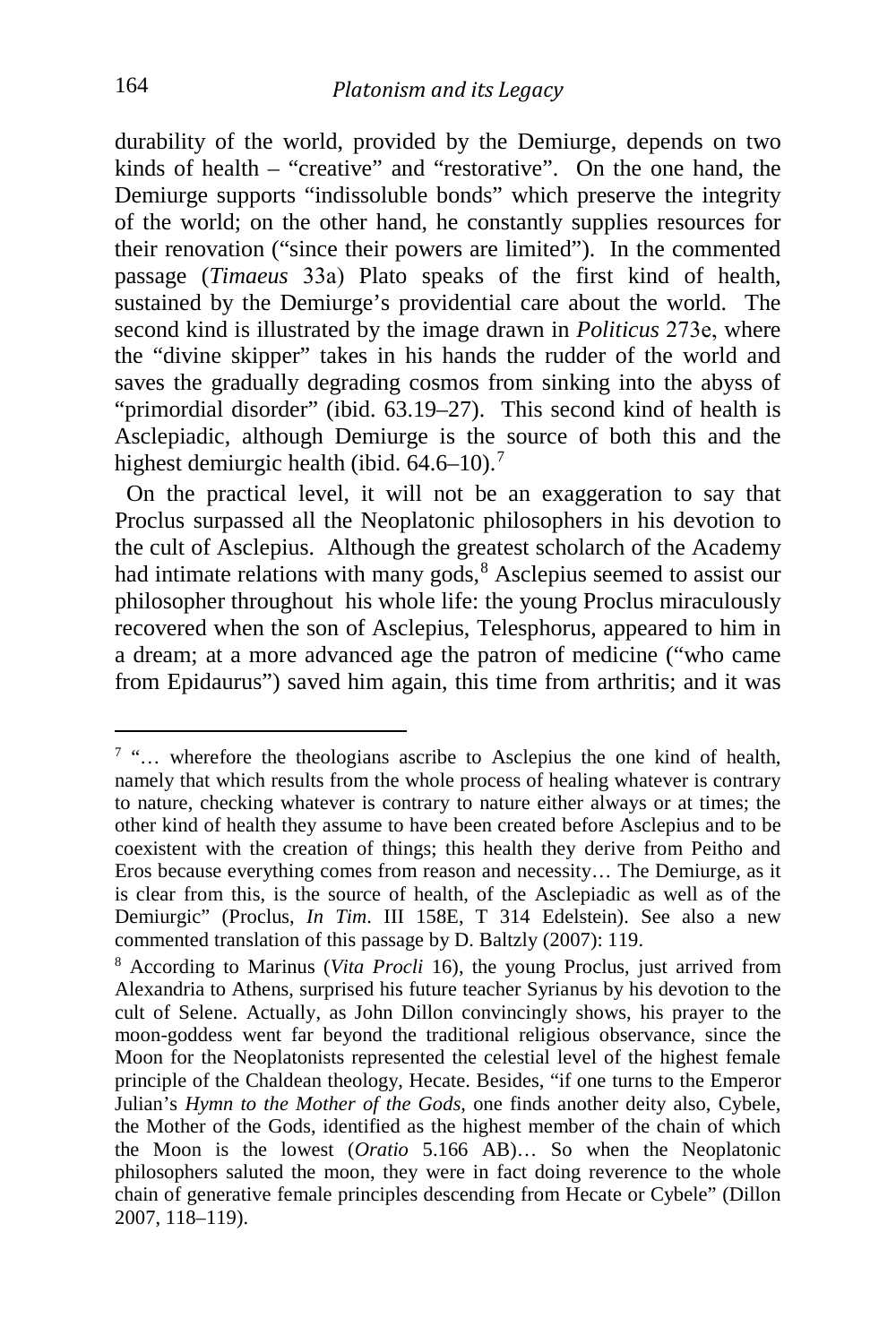Asclepius who appeared to him as a serpent "in his final illness" (*Vita Procli* 7 and 31); the philosopher speaks about a vision of Asclepius in his *Commentary to Alcibiades* 166 (II 228–229 Segonds); Marinus tells the story about Proclus' successful prayer to Asclepius, which resulted in a miraculous recovery of one Asclepigeneia (*Vita Procli* 29). Besides, he was probably involved in the process of establishing an Asclepeian cult while travelling abroad, and apparently his heir attached some importance to the episode (*Vita Procli* 16).

#### II

Leaving the acropolis under rather obscure circumstances, <sup>[9](#page-7-0)</sup> Athena personally requested Proclus to supply her with new housing. According to Marinus (*Vita Procli* 30), her messenger ("a woman of fair aspect") appeared to the philosopher in a dream, saying that he "must have his house ready as soon as possible", since "the mistress of Athens" desires to dwell with him. Marinus briefly describes the location of the house in question as follows: "it was a neighbor to the shrine of Asclepius celebrated by Sophocles, and [the shrine] of Dionysus by the theatre" (…γείτονα μὲν οὖσαν τοῦ ἀπὸ Σοφοκλέους ἐπιφανοῦς Ἀσκληπιείου καὶ τοῦ πρὸς τῷ θεάτρῳ Διονυσίου), enigmatically concluding that "…someone standing on the Acropolis could see the house with some difficulty" (…ὁρωμένην δὲ ἢ καὶ ἄλλως αἰσθητὴν γιγνομένην τῇ ἀκροπόλει τῆς Ἀθηνᾶς…). <sup>[10](#page-7-1)</sup>

 Interestingly, a large building complex on the southern slope of the Acropolis, located between the Odeum of Herodes Atticus and the Theater of Dionysus, excavated in 1955, perfectly matches this description.<sup>[11](#page-7-2)</sup> The excavators were the first to identify this house,

<span id="page-7-0"></span> $9$  Probably the event coincides with a transference of the bronze statue of Athena from the Parthenon to the Oval Forum in Constantinople c.  $465-470$ .

<span id="page-7-1"></span><sup>&</sup>lt;sup>10</sup> This phrase is difficult to grasp. For details, cf. Rosán (1949): 30, Frantz (1988): 43, Castrén (1991): 475, Karivieri (1994): 116–117 n. 11, Saffrey and Segonds (2001): 34. Mark Edwards (2000: 104 n. 329) suggests it to mean that the house became visible from the acropolis only when the shrine of Asclepius was destroyed ("seen, or if not it became visible, from the acropolis of Athena"). The idea seems attractive because it offers an indirect dating of the temple's destruction. But this provokes a further question: why Marinus, having mentioned the demolishing of the temple in the same passage, did not simply state this?

<span id="page-7-2"></span><sup>&</sup>lt;sup>11</sup> Unfortunately, the work was accomplished only partially and under extreme time pressure, before the Dionysiou Areopagitou Street was constructed over the site. For details, see Meliades (1955), Frantz (1988), Brouskari (2004) and Caruso (2013).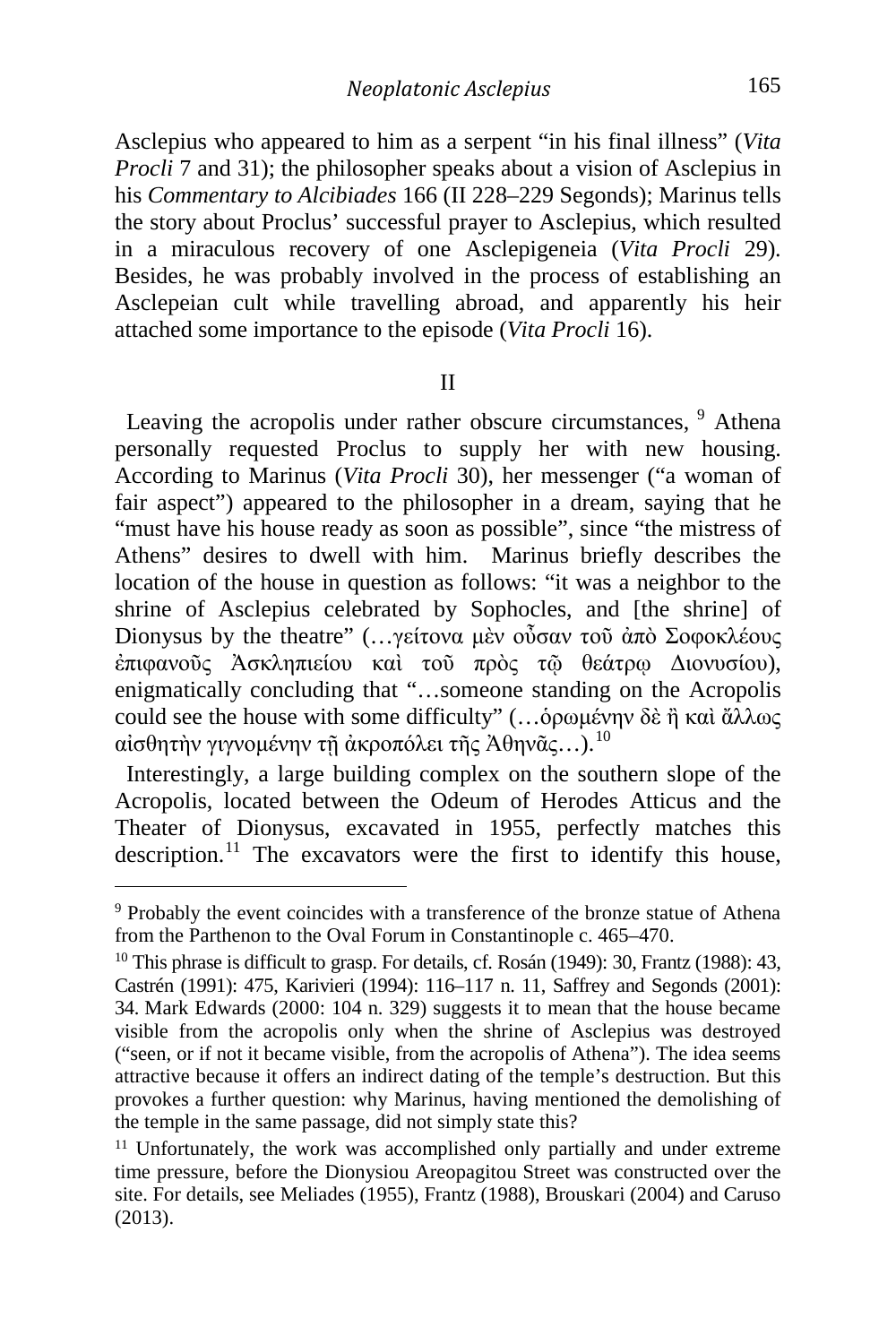which was continuously inhabited until the fifth century, but abandoned in the sixth century CE, with the one owned by Plutarch's family and associated with the names of the founder of the Athenian school of Neoplatonism and his closest associates, Syrianus and Proclus. Indeed, in addition to the fact that it perfectly matches Marinus' description, it clearly belongs to the type of buildings used in Antiquity, as Frantz writes, "for the gathering of audiences and accommodating lectures and called generally 'philosophical schools'."[12](#page-8-0) The identification is also confirmed by rich finds (artistic works and an inscription), illustrating religious and intellectual interests of its inhabitants.[13](#page-8-1)

 Near the entrance of the house, there was a small room that had been converted into a shrine. The wall of the room was decorated with a naïskos with the statue of the Mother of the Gods with a lion and a badly damaged relief plaque with a depiction of a partially preserved figure of a bearded man, a woman and a boy, leading a sheep as an offering to the temple (Karivieri 1994: 119; Eleftheratou 2015: 47). This resembles numerous votive offerings, found in the Asklepieions (for instance, a plaque in the form of the temple from the Athenian Asklepieion, c. 350–300 BCE). A funeral sacrificial table (*mensa*), dated to 350–325 BCE, was reused as an altar or a statue base. The reliefs represent lamentation, farewell and posthumous meeting of the deceased with philosophers. The room was too small to accommodate such a big altar, therefore only the last relief was visible.<sup>[14](#page-8-2)</sup>

 Another remarkable discovery from the house is a grave of a year-old piglet. For an unidentified reason the sacrificial knife was left in the neck of the victim and the grave was filled with other offerings, including a jug with one handle, seven ceramic cups, and an oil lamp decorated with an image of Running Eros. The find admits various interpretations. For instance, it could be related to the Roman ceremony of *Terminalia,* a ritualized setting of the boundary to the building. Also in the Roman context, it could be an offering to the

<span id="page-8-0"></span><sup>12</sup> "The house in question fits all the topographical specifications in the *VP*, and furthermore, its site, as far as it could be estimated from its scattered known parts, precludes the existence of anything comparable in the area…" (Frantz 1988: 43).

<span id="page-8-1"></span><sup>&</sup>lt;sup>13</sup> The objects are mostly kept in the Agora and Acropolis Museums; numerous illustrations are readily found in Frantz (1988), Camp (1990), Bruskari (2004) and Eleftheratou (2015).

<span id="page-8-2"></span><sup>&</sup>lt;sup>14</sup> The objects are exhibited in the Acropolis Museum. For an artistic reconstruction of the shrine, see Eleftheratou (2015): 47.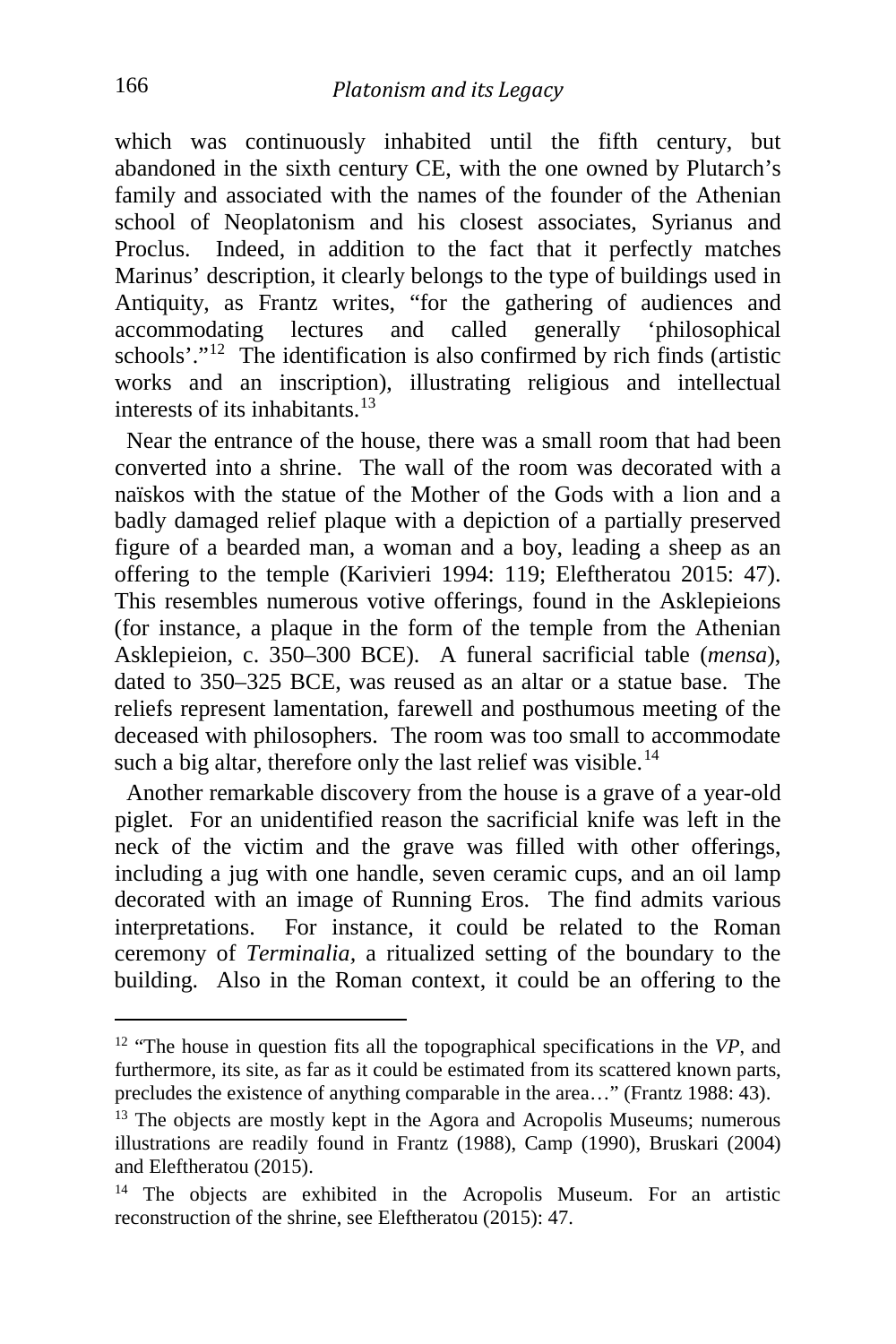local *genii* on the occasion of, say, an important event or a safe return from a long journey. But it could well be a part of a rite dedicated to the Mother of the Gods, performed privately (or even secretly!), since an appropriate shrine is found in the house and, according to Marinus, the Neoplatonists worshipped the Mother of the Gods in her various hypostases (cf. *Vita Procli* 19). The blood of an animal was also a proper offering to the moon-goddess or Hecate,<sup>[15](#page-9-0)</sup> while according to Julian's *Oratio* 5.177B–C a pig could be an appropriate offering for the gods of the underworld.

 Our narrative source will perhaps elucidate this last point. Although no instance of a piglet (or any other animal) sacrifice is recorded in Neoplatonic literature, Marinus informs us that Proclus personally experienced "the fiery apparitions of Hecate" (having learned the rituals from Plutarch's daughter Asclepigeneia) and

Marinus, *Vita Procli* 28

…actually caused rains by an apposite use of an iunx (ἴυγγά τινα), releasing Attica from a baneful drought. He also laid down defenses against earthquakes, and tested the power of the prophetic tripod, and produced verses on its decline. (tr. Edwards)

The ἴυγξ (*iunx torquilla*, wryneck) is a bird (in mythology, a daughter of Pan and Echo) which has long been associated with love-spells in magic. In order to influence an unfaithful lover the sorcerer would catch a wryneck, fix her to a wheel and rotate it.[16](#page-9-1) Later the term *iunx* and the magical procedures associated with it underwent some evolution. In the domain of love-magic it started to designate an appropriate instrument – the wheel – itself, while in the Platonic

<span id="page-9-0"></span><sup>&</sup>lt;sup>15</sup> For details, cf. Karivieri 1994: 135f.

<span id="page-9-1"></span><sup>16</sup> In Pindar, Pythian 4.213–220 the rite is described as introduced by Aphrodite and the wryneck is poetically called "the maddening bird": But the sovereign of swiftest darts, / Cyprogeneia, binding / the dappled wryneck / four-spoked upon an indissoluble wheel / first brought the maddening bird / to human kind and thus taught Aeson's son / skill in invocations and incantations, / that he might strip Medea of all reverence / for her parents and that Hellas, fiercely desired, / might set her whirling, as she blazed in spirit, / with the scourge of Persuasion. (tr. Steven J. Willett)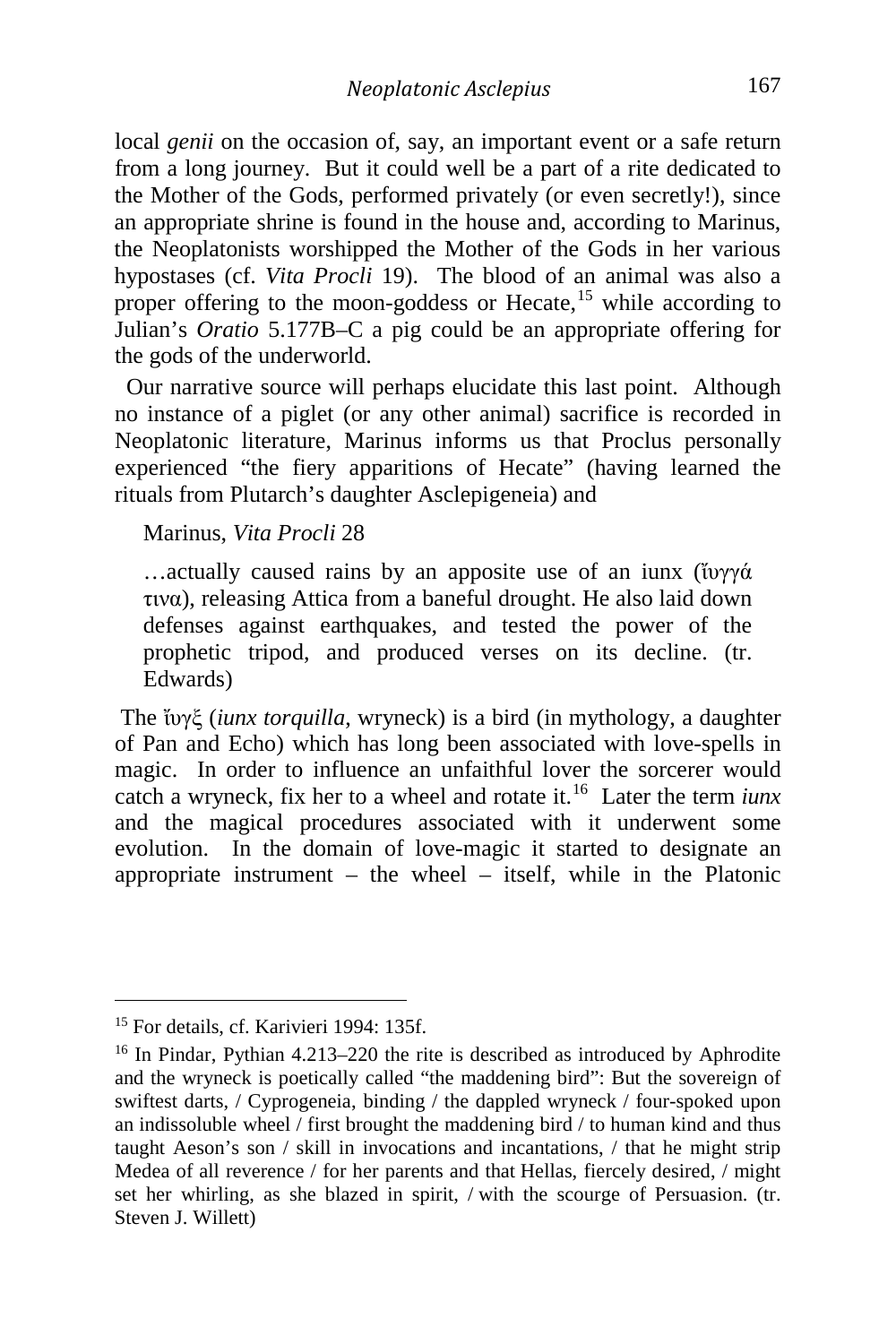tradition it was understood symbolically as an Erotic binding force which links men to the gods.<sup>[17](#page-10-0)</sup>

 Rotating the wheel in the process of a theurgic rite, the sorcerer receives certain magical 'names' (fr. 87 Des Places), also called *iunges* (the divine messengers therefore are symbolically identified with the messages they brought from above). An *Oracle* states that the names, pronounced by those who understand the divine utterance, reveal to the theurgist their extraordinary powers (cf. fr. 150 Des Places).

 According to Marinus, Proclus from time to time busied himself with practical religion, usually upon the request of others. His prayer "in the ancient manner" to Asclepius helped a woman to recover, and certain rites saved Attica from a drought and earthquake (*Vita Procli* 28–29, cf. 17). We cannot be sure from the text whether Proclus performed the rites in a physical or a symbolic manner, but the instance of the piglet's sacrifice definitely suggests that real animal sacrifices were normal for the period and could be a part of the religious practice of the Neoplatonic school. Marinus seems to religious practice of the Neoplatonic school. confirm this, saying that Proclus, otherwise a strict vegetarian,  $18$  ate meat 'for the sake of a rite' (*Vita Procli* 12 and 19). It is quite possible therefore that in order to influence weather the Neoplatonic philosopher "in the ancient manner" had used a real bird rather than a clever planetary device of the sort described by Psellus as "a sphere embedded with sapphire and swung around by means of a leather strap" (PG 122.1133 A 8–9; Majercik 1989: 30).

 But what if the philosopher was indeed waiting for Athena to arrive in his house (*Vita Procli* 30)? One would expect that, in the course of the preparation for this event, he could wish to establish a new shrine (or adopt an old one) and offer some sort of sacrifices to the goddess.

<span id="page-10-0"></span><sup>17</sup> This interpretation is most famously found in the *Chaldean Oracles*, where the *iunges* ('the magic wheels of Hecate,' fr. 206 Des Places) are identified with the ideas (or thoughts) of the highest divine entity, the Father, while Eros ('the first to leap from the Paternal Intellect,' fr. 42 Des Places) is understood as a cosmic force which binds the worlds together and harmonizes the universe with the soul. The *iunges*, the lowest entities in the chain of being, acting as messengers and constantly moving from the Father to the material world, help the theurgist to connect the Primordial Triad of the Chaldeans with the rest of beings. Besides, the *iunges* are associated with some planetary forces, the 'Intellectual pillars' which support an ordered movement of the planets. They thought that the *iunges*, invoked by a theurgist, moved physically to an appropriate planetary sphere and provided a contact with the material world (fr. 77–79 Des Places). For more details, cf. Majercik (1989): 9–10, 16, 29, 171–172.

<span id="page-10-1"></span><sup>18</sup> Cf. Damascius, *Philosophical History*, fr. 84D Athanassiadi (about mallow).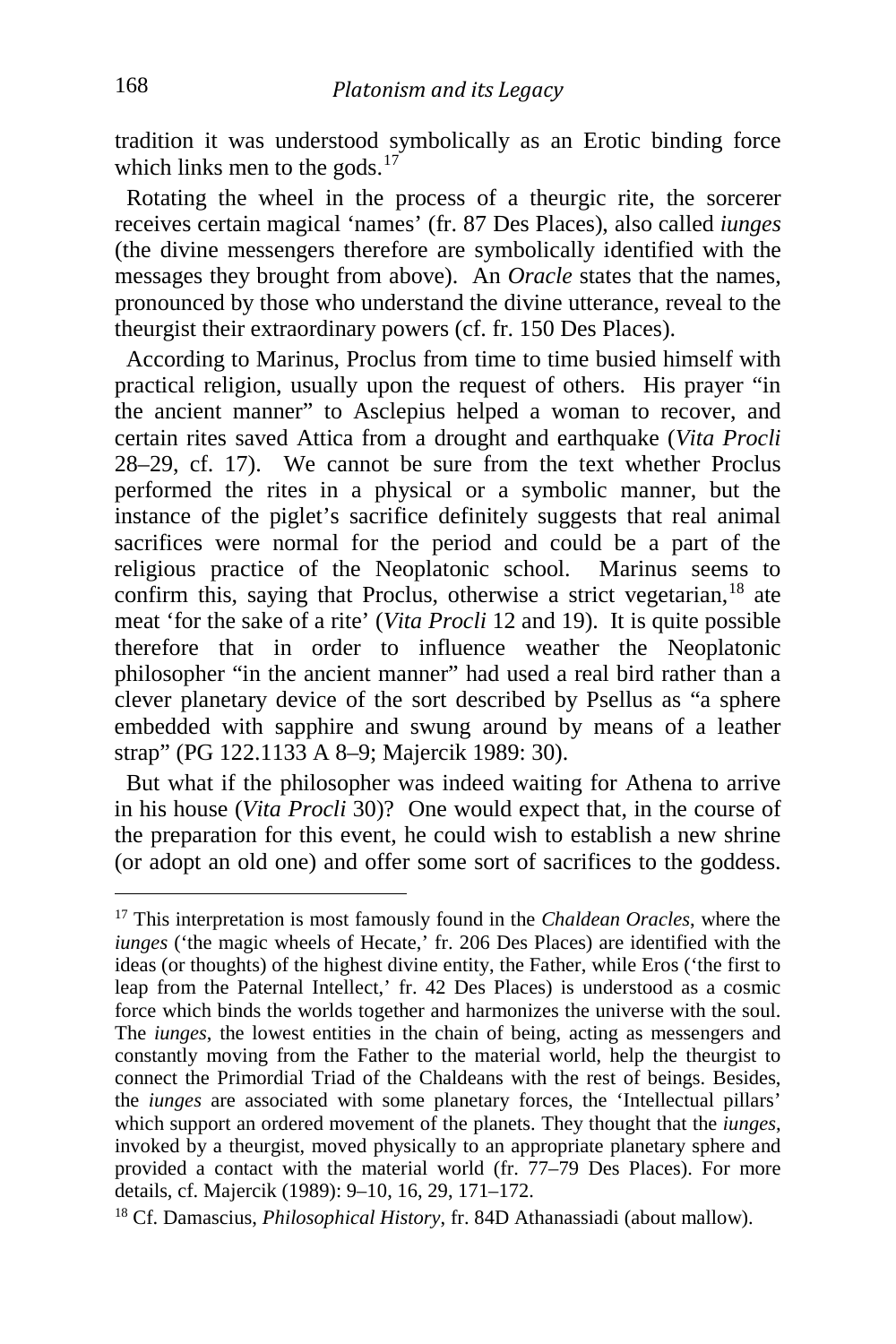This idea was recently proposed by Ch. Wildberg (2017), who rightly notices that this sort of purification is indeed mentioned in literature, for instance, in Aeschylus' *Eumenides* (276 f.), where Orestes, before approaching Athena, purifies himself with the blood of a pig.[19](#page-11-0) One may observe however that this sort of purification is generally appropriate in the case of homicide (see, for instance, Apollonius, *Argonautica* 4.700–716, where Circe in a similar manner purifies Jason and Medea of their crime), and more typical for Phoebus (for instance, in this way once a month the priests used to purify the temple of Apollo in Delphi).

 If not a coincidence, seven cups, no more and no less, used for this ritual also indicate the presence of Athena, since in a symbolic manner, motherless and ever virgin Athena has long been associated with "number seven, which neither generated any number, nor is generated from any" (Alexander, *in Met*. 38.8–41.2 = Aristotle, fr. 13 Ross; 203 Rose). This Pythagorean idea is verbally repeated by Proclus in his *Commentary on the Timaeus* (1.151), and it is hardly a coincidence that he devoted to Athena his seventh hymn, in which he asks the goddess to grant "perfect health" (ἀπήμον' ὑγείην) to his enfeebled limbs (*Hymns* 7.43–46).<sup>[20](#page-11-1)</sup>

 Besides, it is interesting to observe that, although in their hymns and prayers people almost universally ask gods for good health, $^{21}$  $^{21}$  $^{21}$  in the *Hymns* of Proclus health is mentioned only twice: in the *Hymn to Athena* and, quite predictably, in the *Hymn to Helius* 1.21–23, where it is related that Paeonian power, which is health, fills the entire world with its healing harmony (πλήσας ἁρμονίης παναπήμονος εὐρέα κόσμον; cf. Proclus, *In Tim* I 49A, T 312 Edelstein, quoted above).

#### III

 Let us return to the *Vita Procli* 29. Marinus pictures Proclus visiting the temple of Asclepius in Athens because of an unspecified illness of Asclepigeneia. All hope had already been lost, and Asclepigeneias'

<span id="page-11-0"></span><sup>&</sup>lt;sup>19</sup> "For the blood is slumbering and fading from my hand, the pollution of matricide is washed away; while it was still fresh, it was driven away at the hearth of the god Phoebus by purifying sacrifices of swine" (transl. by H. W. Smyth).

<span id="page-11-1"></span> $20$  Has this something to do with a known fact that he suffered from arthritis (see above)?

<span id="page-11-2"></span><sup>21</sup> See, for instance the *Orphic hymns* to Zeus, Poseidon, Nereus, Demeter, Persephone, the nymphs and even Nature. An *Orphic hymn* to Athena also ends with a request for a happy life and a good piece of health.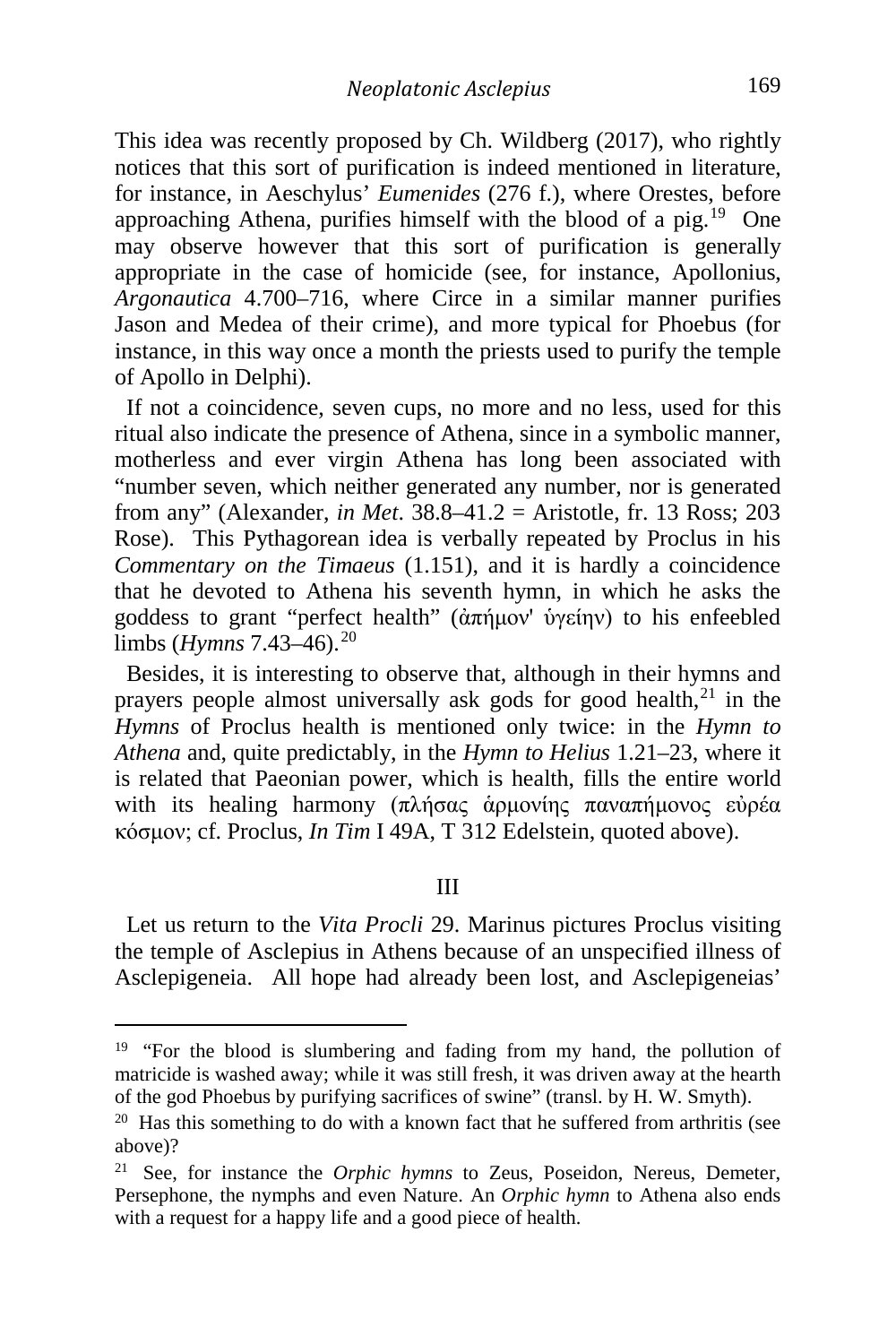father Archiadas asked the philosopher ('who was his final anchor or rather his benevolent savior') to ask the god on behalf of his only offspring. [22](#page-12-0) The god answered the prayer of Proclus and the girl quickly recovered. Clearly, Marinus sees this truly miraculous act as a sign of providence. And indeed, the episode is central in the history of the Athenian school of Neoplatonic philosophy: the girl, miraculously recovered with the help of Asclepius, married the archon Theagenes and later became the mother of the future Neoplatonic philosopher and the scholarch of the Academy Hegias (cf. *The Philosophical History,* 63B Athanassiadi). Had the girl died, the Golden chain of Platonic succession would have been broken. On the other hand, the grandmother of the saved girl, also Asclepigeneia, is known to have introduced Proclus to special rites, in the manner Diotima in Plato's *Symposium* introduced Socrates to the 'knowledge' of Eros. Some sort of secret (theurgic) knowledge, which she passed to him, she learned from her father and Proclus' spiritual 'forefather' (προπάτωρ) Plutarch, who, in his turn, acquired it from his father Nestorius. The name Asclepigeneia hints at some ties which existed between the family and the cult of Asclepius, and it is not altogether trivial that Plutarch had chosen to pass his knowledge of religious rituals not to his son, but to his daughter.<sup>23</sup> At any rate, with this successful act of theurgy Proclus repaid his debt, and demonstrated that he was a gifted student.

 We may note in conclusion, that, for any inhabitant of Athens the cult of Asclepius seemed to connect with the patron goddess of the city. The shrine of Asclepius is located just below the temple of Athena and their close relations are well attested by votive reliefs, found in the Athenian Asklepieion.<sup>[24](#page-12-2)</sup> We also observe that the Neoplatonic

<span id="page-12-0"></span> $22$  Apparently, Proclus' abilities were already well known to his friends: "And if any of his associates was afflicted by illness, first he strenuously appealed to the gods on his behalf with words and hymns, then he attended the invalid solicitously, calling the doctors together and pressing them to exercise their skills without delay. And in these circumstances he himself did something extra, and thus rescued many from the greatest perils" (Vita Procli 17, tr. Edwards).

<span id="page-12-1"></span><sup>&</sup>lt;sup>23</sup> Probably, as suggests J. Dillon (2007, 123 n. 16), because his son, Hierius, although a philosopher and a student of Proclus, was not, for some reason, a very satisfactory person for this purpose.<br><sup>24</sup> On a relief, found in the Asklepieion in Athens and dated to c. 330 BCE,

<span id="page-12-2"></span>Athena grants the title of *proxenus* (consul) and benefactor to a citizen of Croton. The relief represents the Goddess Athena and, possibly, Asclepius. On another votive relief, dated to c. 350 BCE, Athena and Asclepius receive a suppliant in the temple. Both objects are displayed in the Acropolis Museum. To the best of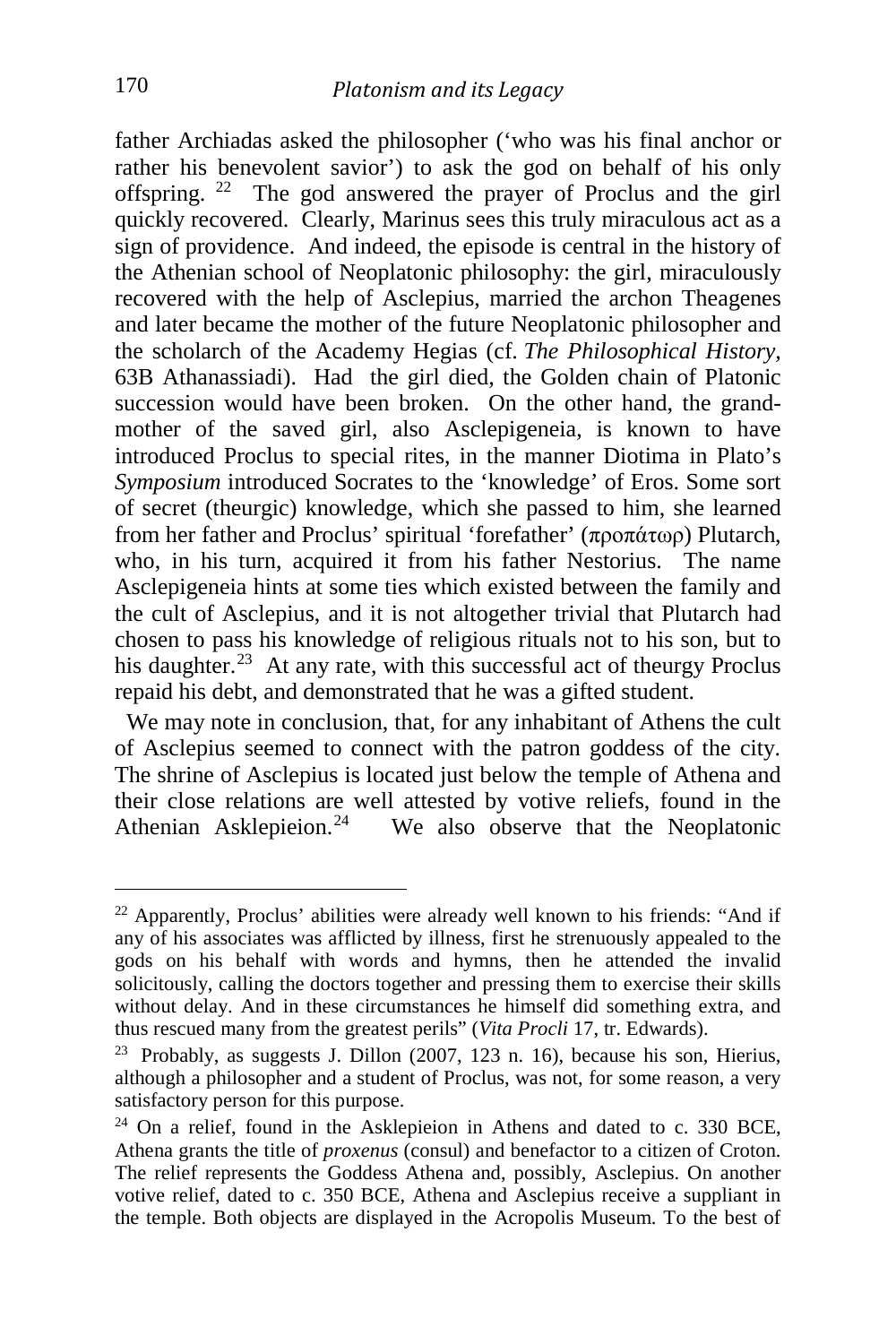philosophers and, above all, Proclus radically rethought the traditional place of Asclepius in the divine order and, consequently, gave the concept of health a very distinct meaning:

Marinus, *Vita Procli* 3

People are inclined to make health the analogue to justice in the soul, saying that the former too is a kind of justice in the body as the latter is in the soul. For the habit of exercising the parts of the soul with the least of discord is nothing else than justice, while the sons of Asclepius also give the name of health to that which produces orderly and agreeable co-operation in the disorderly elements of the body. (tr. Edwards).

The Neoplatonic philosopher visits the shrine of Asclepius to pray to the god on behalf of others rather than for personal reasons, while Asclepius visits him in person and, as it seems, without an explicit request from the man; and sometimes gods ask the philosopher for help and protection.

### Bibliography

- Athanassiadi, P., ed., tr. 1999. *Damascius. The Philosophical History.* Athens.
- Baltzly, D., ed. 2007. *Proclus. Commentary on Plato's Timaeus*. Vol. 3. Book 3. Part 1: Proclus on the World's Body. Cambridge.
- Brouskari, M. S. 2004. Ἀνασκαφές νοτίως της Ἀκροπόλις, τα γλυπτά [The Excavations South of the Acropolis, The Sculpture] (*Archaiologikê Ephêmeris* 141, 2002, Fifth Period). Athens: Hetaireia.
- Camp, John McK. II. 1990. *The Athenian Agora. A Guide to the Excavation and Museum.* Athens.
- Caruso, A. 2013. *Akademia. Archeologia di una scuola filosofica ad Atene da Platone a Proclo (387a.C. – 485 d.C.).* Athens: Scuola archeologica italiana di Atene.
- Castrén, P., ed. 1994. *Post-Herulian Athens. Aspects of Live and Culture in Athens, A. D. 267 –529.* Helsinki.
- Dillon, J. M. 2007. "The Religion of the Last Hellenes", *Rites et croyances dans les religions du monde romain: huit exposés suivis de discussions*. Genève: Fondation Hardt: 117–147.

 my knowledge, Asclepius never accompanies Athena on similar reliefs from Pergamum, Kos, Epidaurus, or other Asklepieions.